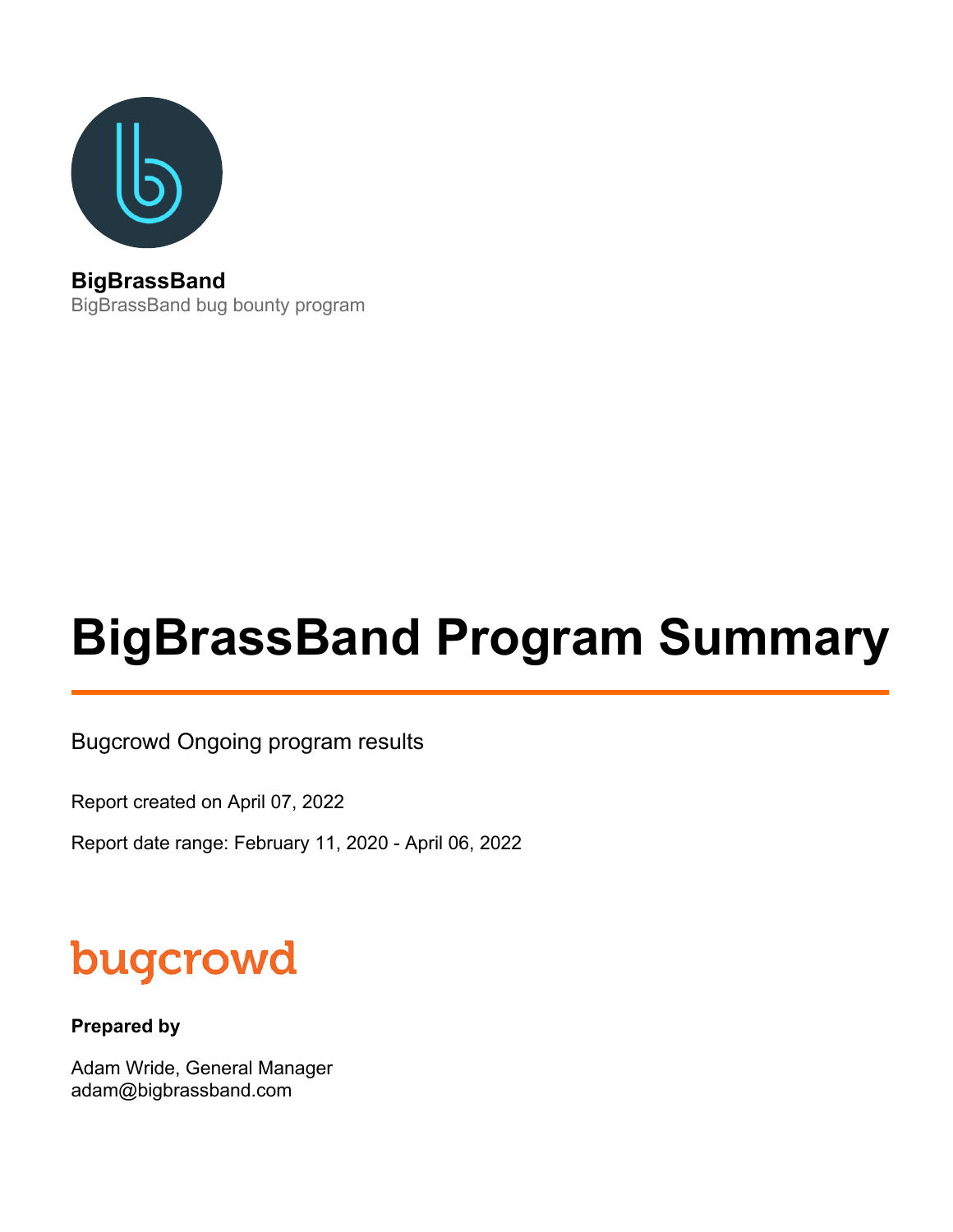# Table of contents

|                | 1 Executive summary              | $\mathbf{3}$            |
|----------------|----------------------------------|-------------------------|
| 2 <sup>1</sup> | <b>Reporting and methodology</b> | $\overline{\mathbf{4}}$ |
|                | Background                       | $\sqrt{4}$              |
| $\mathbf{3}$   | <b>Targets and scope</b>         | 5                       |
|                | Scope                            | 5                       |
| 4              | <b>Findings summary</b>          | $6\phantom{1}6$         |
|                | Findings by severity             | $\,$ $\,$ $\,$          |
|                | Risk and priority key            | $\overline{7}$          |
| 5              | <b>Appendix</b>                  | 8                       |
|                | Submissions over time            | $\, 8$                  |
|                | Submissions signal               | $\,8\,$                 |
|                | Bug types overview               | $\hbox{${\cal O}$}$     |
| 6              | <b>Closing statement</b>         | 10                      |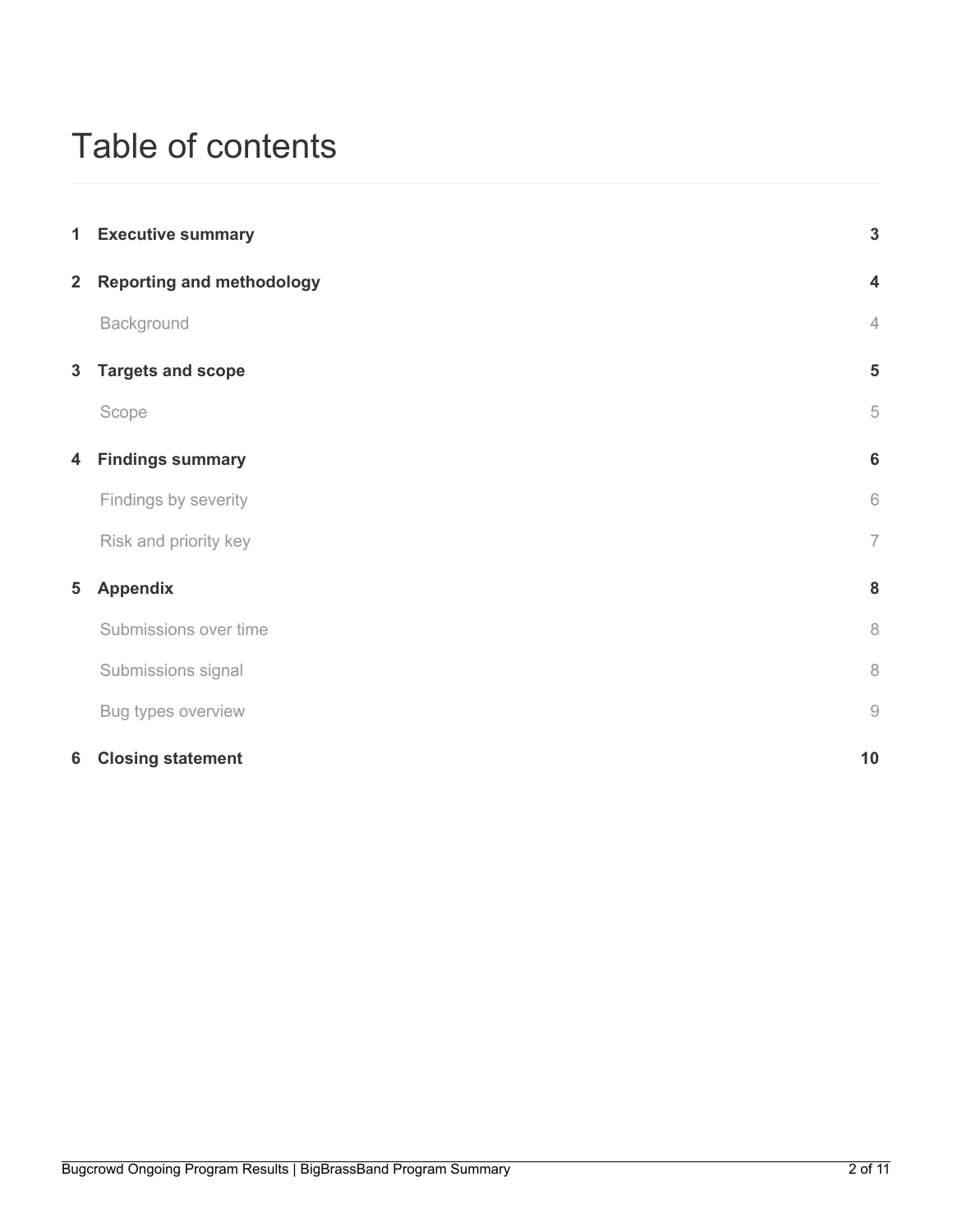# <span id="page-2-0"></span>**Executive summary**

**BigBrassBand** engaged Bugcrowd, Inc. to perform an Ongoing Bounty Program, commonly known as a crowd-sourced penetration test.

An Ongoing Bounty Program is a cutting-edge approach to an application assessment or penetration test. Traditional penetration tests use only one or two personnel to test an entire scope of work, while an Ongoing Bounty leverages a crowd of security researchers. This increases the probability of discovering esoteric issues that automated testing cannot find and that traditional vulnerability assessments may miss in the same testing period.

The purpose of this program was to identify security vulnerabilities in the targets listed in the targets and scope section. Once identified, each vulnerability was rated for technical impact defined in the findings summary section of the report.

This report shows testing for **BigBrassBand's** targets during the period of: **02/11/2020 – 04/06/2022**.

For this Ongoing Program, submissions were received from **72** unique researchers.

The continuation of this document summarizes the findings, analysis, and recommendations from the Ongoing Bounty Program performed by Bugcrowd for **BigBrassBand**.

This report is just a summary of the information available.

All details of the program's findings comments, code, and any researcher provided remediation information can be found in the Bugcrowd [Crowdcontrol](https://tracker.bugcrowd.com/bigbrassband/submissions) platform.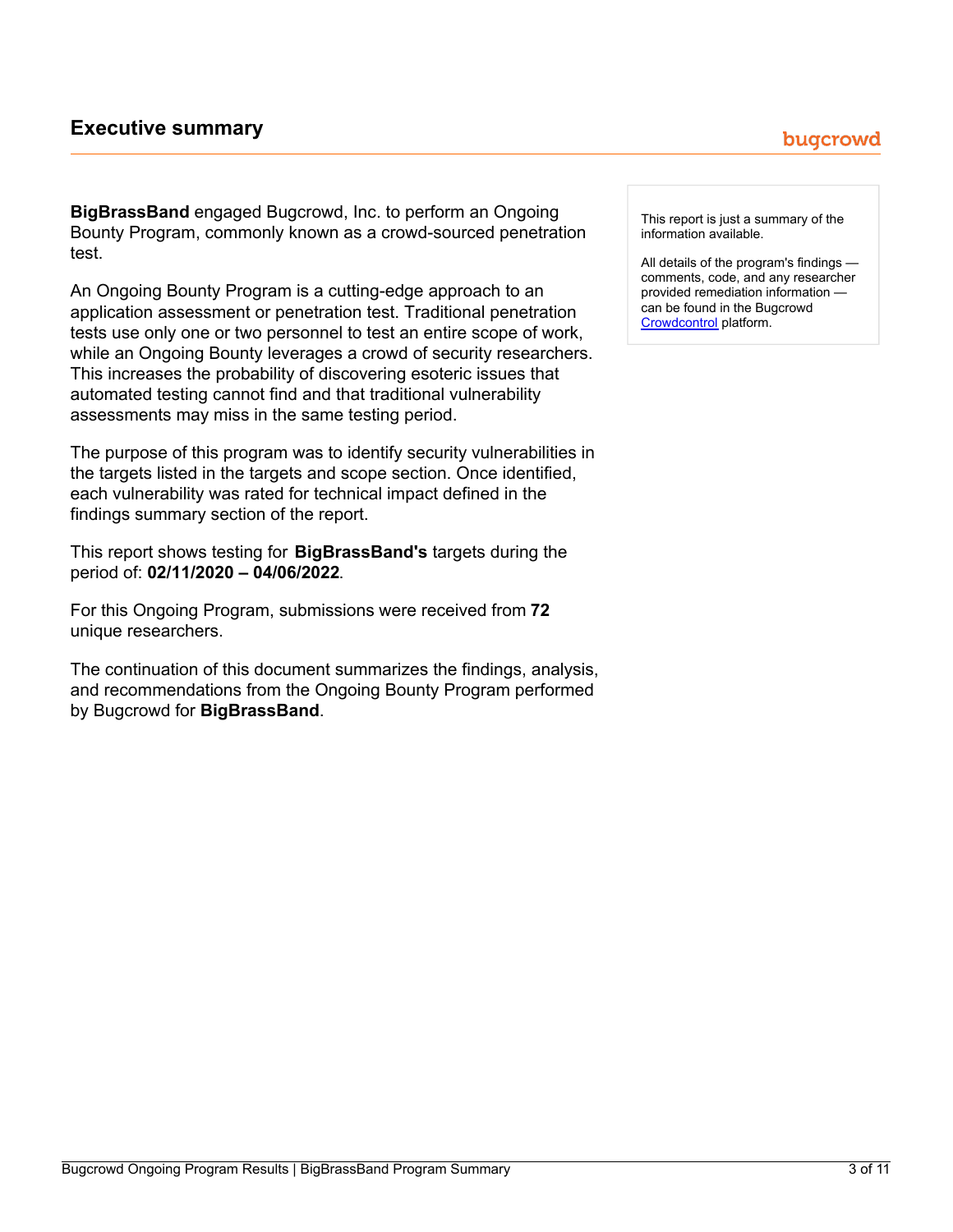# <span id="page-3-0"></span>**Reporting and methodology**

# **Background**

The strength of crowdsourced testing lies in multiple researchers, the pay-for-results model, and the varied methodologies that the researchers implement. To this end, researchers are encouraged to use their own individual methodologies on Bugcrowd Ongoing programs.

The workflow of every penetration test can be divided into the following four phases:



Bugcrowd researchers who perform web application testing and vulnerability assessment usually subscribe to a variety of methodologies following the highlighted workflow, including the following:













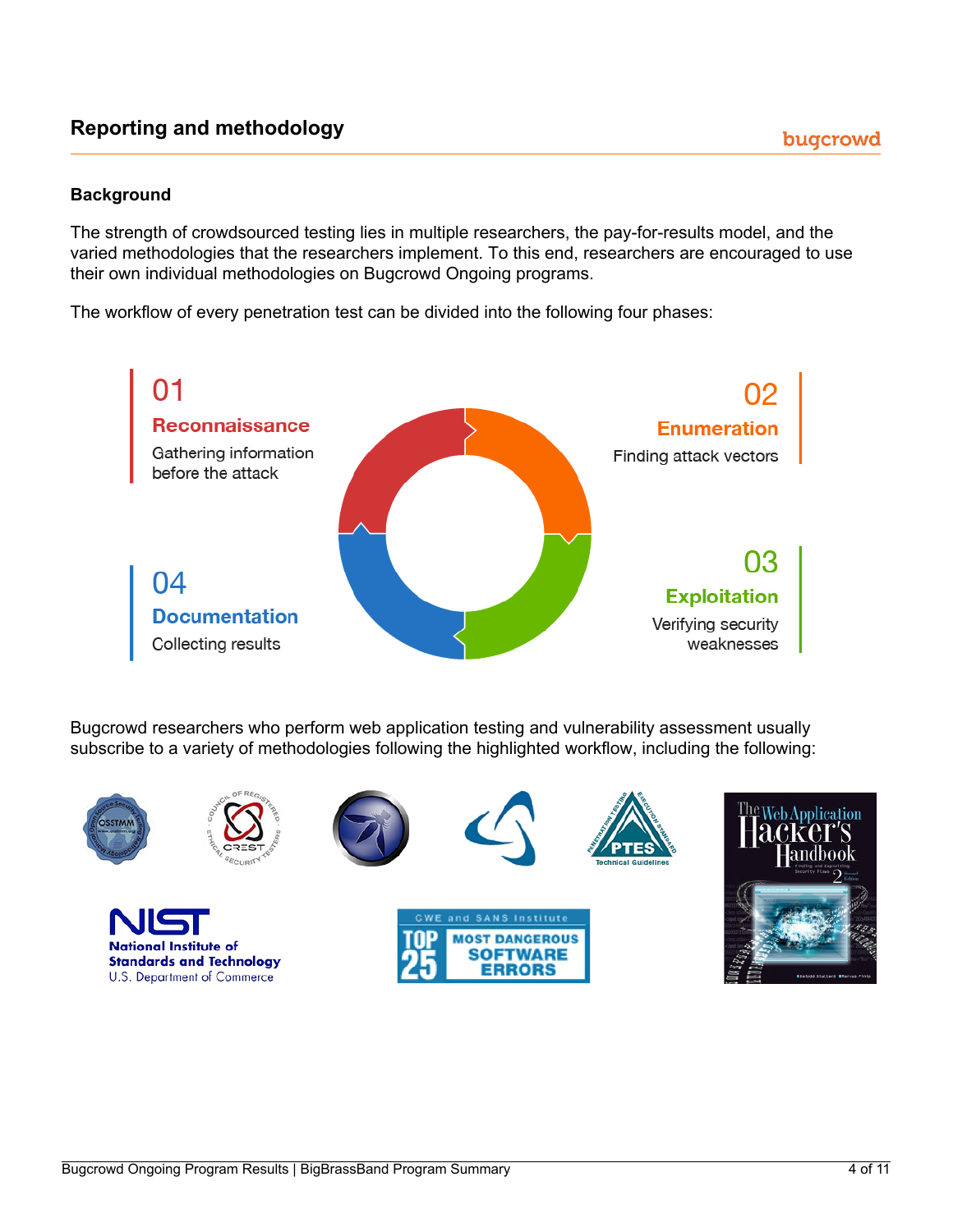# <span id="page-4-0"></span>**Targets and scope**

## **Scope**

Prior to the Ongoing program launching, Bugcrowd worked with BigBrassBand to define the Rules of Engagement, commonly known as the program brief, which includes the scope of work. The following targets were considered explicitly in scope for testing:

```
Git Integration for Jira - Cloud Hosted -
https://marketplace.atlassian.com/apps/4984/git-integration-for-
jira?hosting=cloud&tab=overview
```

```
Git Integration for Jira - Server Hosted -
https://marketplace.atlassian.com/apps/4984/git-integration-for-
jira?hosting=server&tab=overview
```

```
Git Integration for Jira - Data Center Hosted -
https://marketplace.atlassian.com/apps/4984/git-integration-for-
jira?hosting=datacenter&tab=overview
```
**https://marketplace.atlassian.com/apps/1219270/dev-info-forjira?hosting=cloud&tab=overview**

All details of the program scope and full program brief can be reviewed in the **[Program](https://bugcrowd.com/bigbrassband?preview=757f52f82d6b267bcbc4c60a8660e525) Brief.** 

# bugcrowd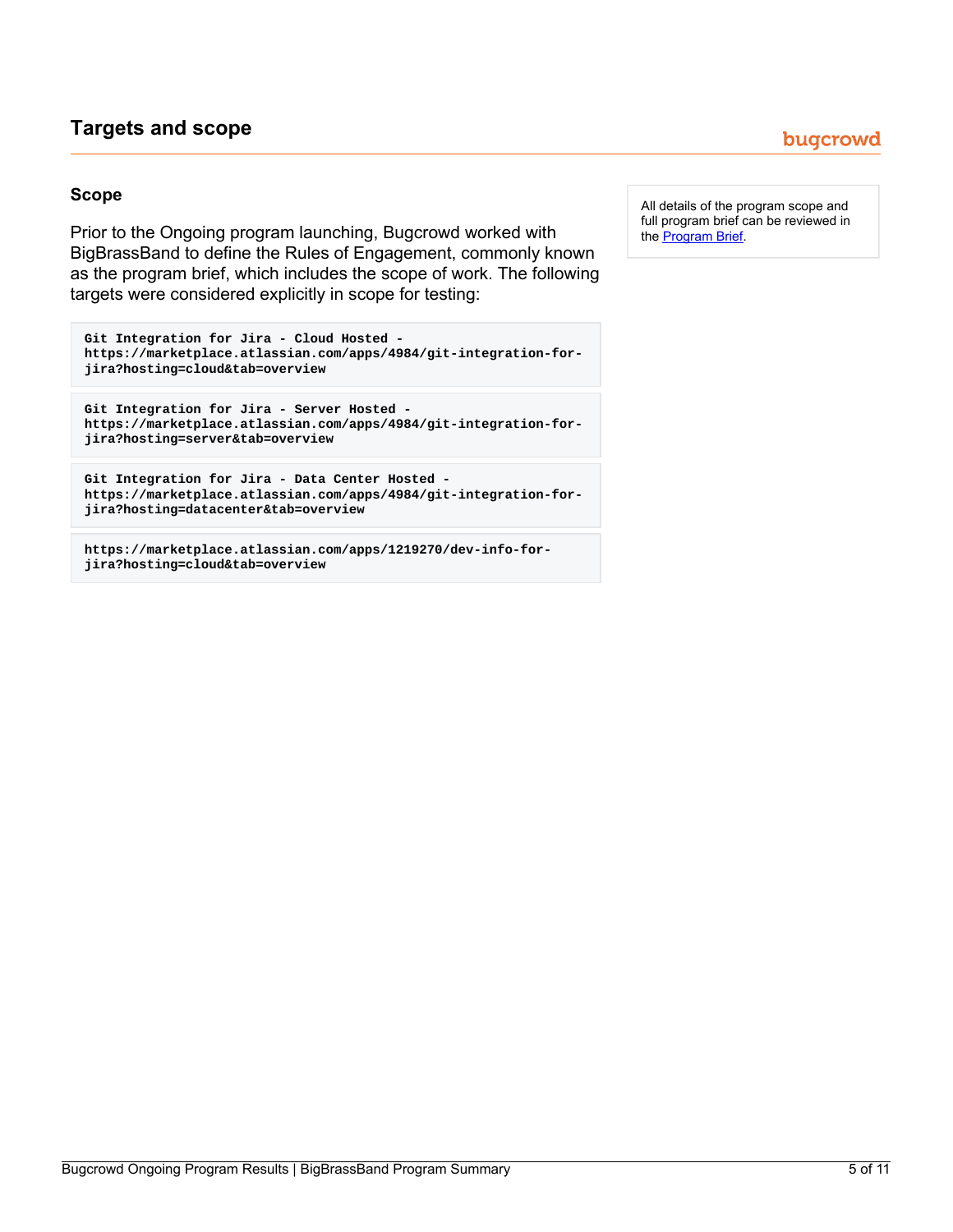# <span id="page-5-0"></span>**Findings summary**

# **Findings by severity**

The following chart shows all valid assessment findings from the program by technical severity.

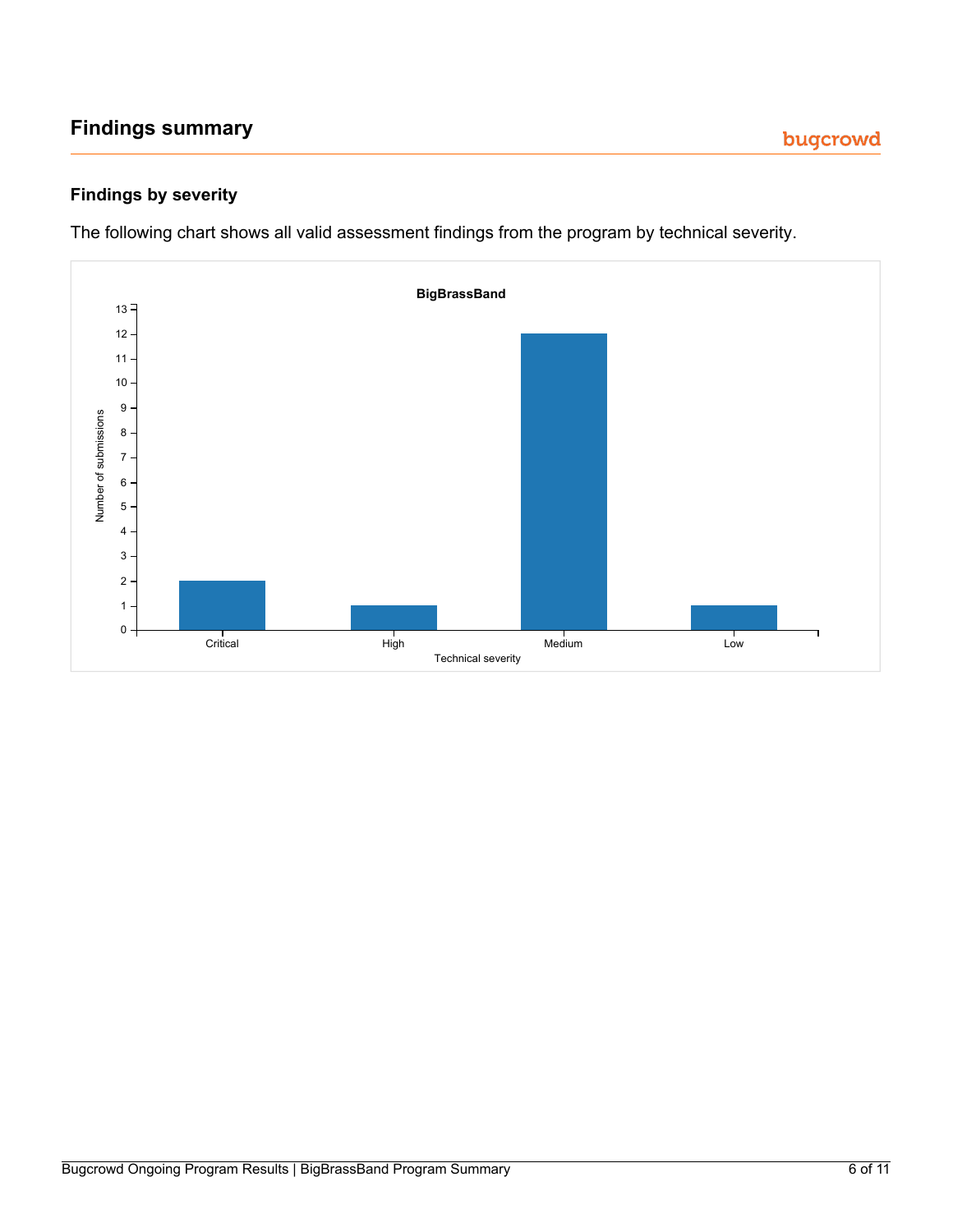## **Risk and priority key**

The following key is used to explain how Bugcrowd rates valid vulnerability submissions and their technical severity. As a trusted advisor Bugcrowd also provides common "next steps" for program owners per severity category.

#### **Critical**

Critical severity submissions (also known as "P1" or "Priority 1") are submissions that are escalated to **BigBrassBand** as soon as they are validated. These issues warrant the highest security consideration and should be addressed immediately. Commonly, submissions marked as Critical can cause financial theft, unavailability of services, large-scale account compromise, etc.

### **High**

High severity submissions (also known as "P2" or "Priority 2") are vulnerability submissions that should be slated for fix in the very near future. These issues still warrant prudent consideration but are often not availability or "breach level" submissions. Commonly, submissions marked as High can cause account compromise (with user interaction), sensitive information leakage, etc.

#### **Medium**

Medium severity submissions (also known as "P3" or "Priority 3") are vulnerability submissions that should be slated for fix in the major release cycle. These vulnerabilities can commonly impact single users but require user interaction to trigger or only disclose moderately sensitive information.

#### **Low**

Low severity submissions (also known as "P4" or "Priority 4") are vulnerability submissions that should be considered for fix within the next six months. These vulnerabilities represent the least danger to confidentiality, integrity, and availability.

#### **Informational**

Informational submissions (also known as "P5" or "Priority 5") are vulnerability submissions that are valid but out-of-scope or are "won't fix" issues, such as best practices.

# **TECHNICAL SEVERITY EXAMPLE VULNERABILITY TYPES**

- Remote Code Execution
- Vertical Authentication Bypass  $\bullet$
- XML External Entities Injection  $\bullet$
- SQL Injection
- Insecure Direct Object Reference for a critical function
- Lateral authentication bypass
- Stored Cross-Site Scripting
- Cross-Site Request Forgery for a critical function
- Insecure Direct Object Reference for an important function
- Internal Server-Side Request Forgery
- Reflected Cross-Site Scripting with limited impact
- Cross-Site Request Forgery for an important function
- **Insecure Direct Object Reference for an** unimportant function
- Cross-Site Scripting with limited impact
- Cross-Site Request Forgery for an unimportant function
- External Server-Side Request Forgery
- Lack of code obfuscation
- Autocomplete enabled
- Non-exploitable SSL issues



### **Bugcrowd's Vulnerability Rating Taxonomy**

More detailed information regarding our vulnerability classification can be found at: https://bugcrowd.com/vrt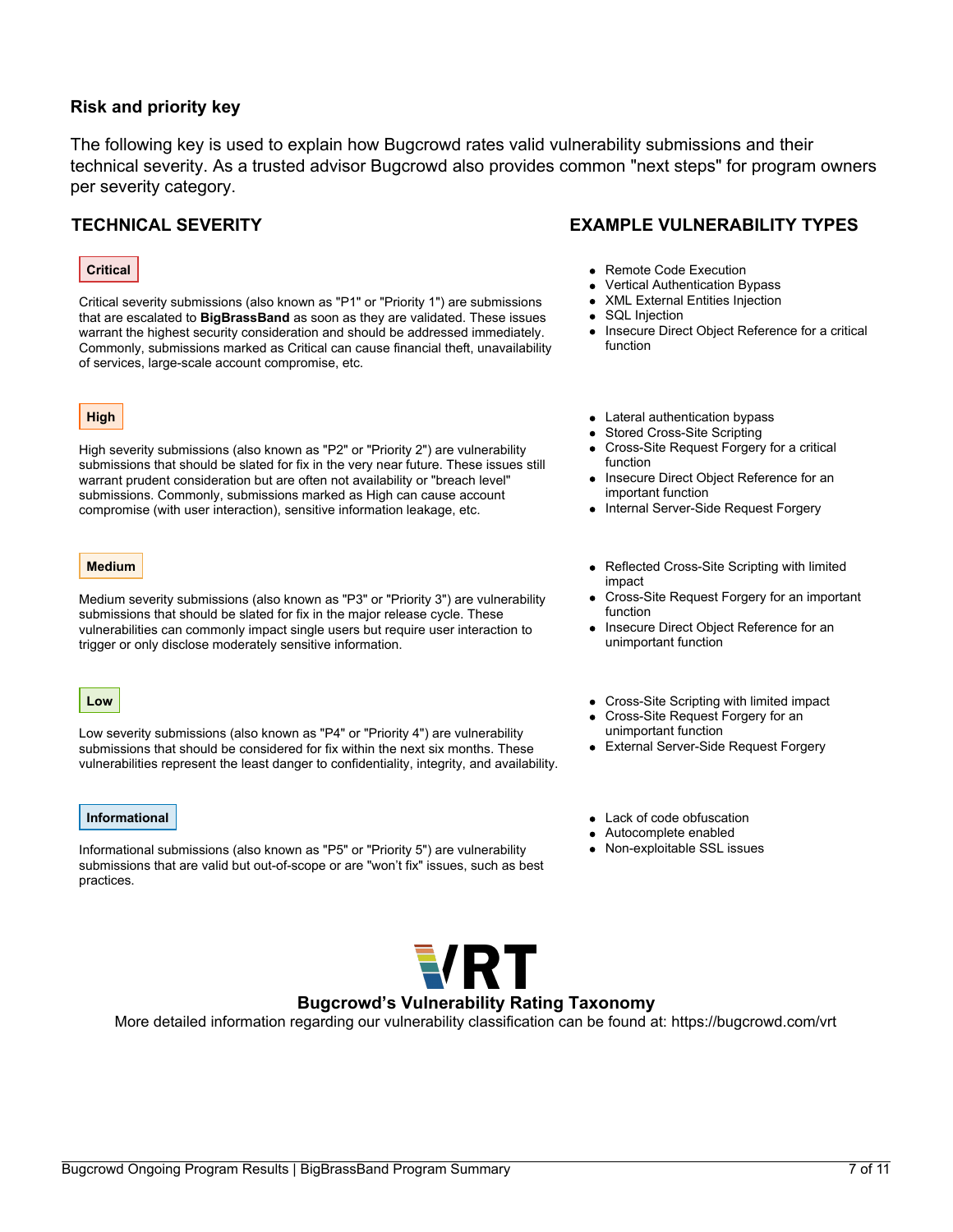# <span id="page-7-0"></span>**Appendix**

# **Submissions over time**

The timeline below shows submissions received and validated by the Bugcrowd team:



# **Submissions signal**

A total of **126** submissions were received, with **16** unique valid issues discovered. Bugcrowd identified **13** informational submissions, **12** duplicate submissions, removed**85** invalid submissions, and is processing **0** submissions. The ratio of unique valid submissions to noise was**13%**.

| <b>Submission Outcome</b> | Count    |
|---------------------------|----------|
| Valid                     | 16       |
| Informational             | 13       |
| Invalid                   | 85       |
| Duplicate                 | 12       |
| Processing                | $\Omega$ |
| Total                     | 126      |

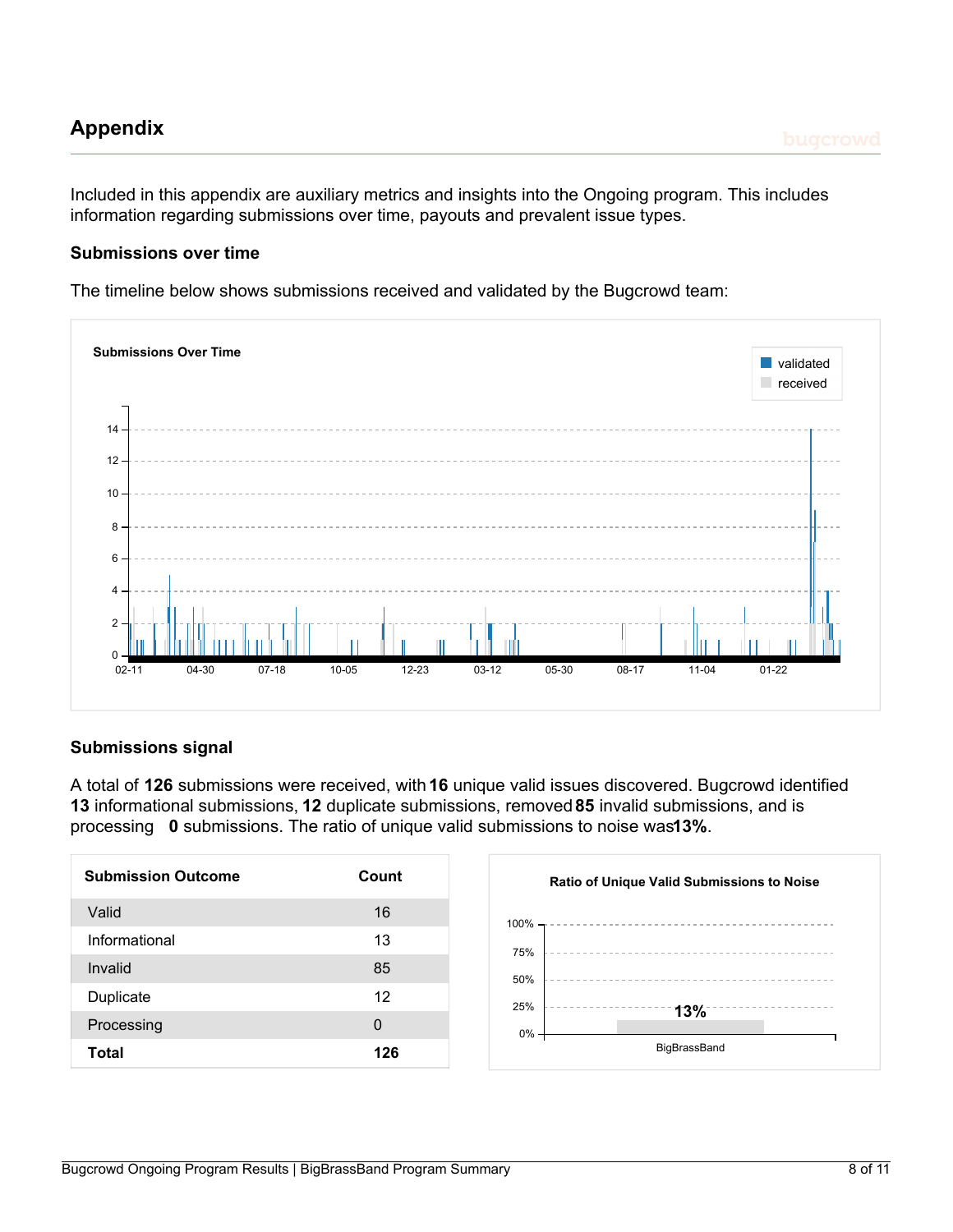# **Bug types overview**



This distribution across bug types for the Ongoing program only includes unique and valid submissions.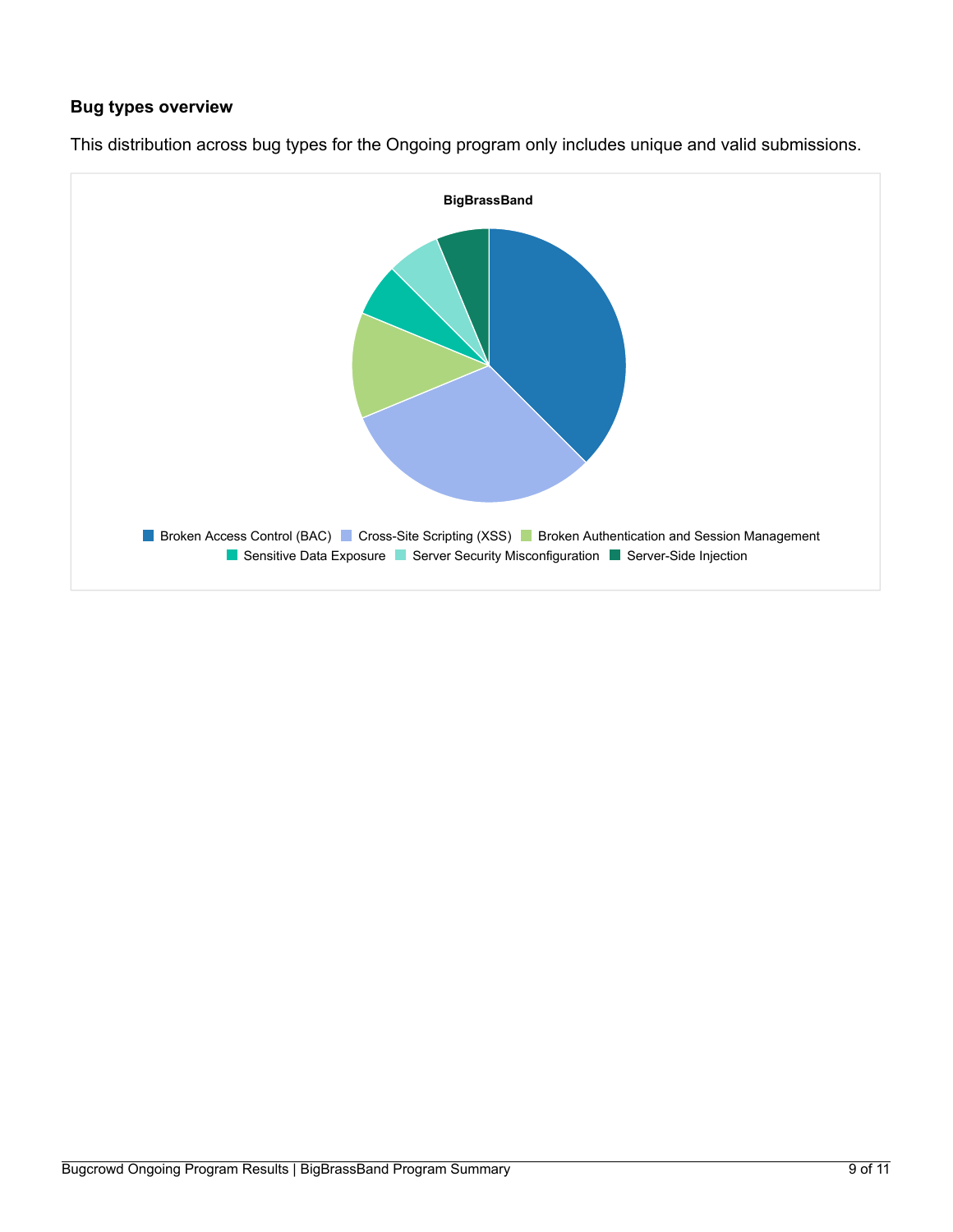April 07, 2022

<span id="page-9-0"></span>Bugcrowd Inc. 921 Front St Suite 100 San Francisco, CA 94111

# **Introduction**

This report shows testing of **BigBrassBand** between the dates of **02/11/2020 - 04/06/2022.** During this time, **72** researchers from Bugcrowd submitted a total of **126** vulnerability submissions against **BigBrassBand's** targets. The purpose of this assessment was to identify security issues that could adversely affect the integrity of BigBrassBand. Testing focused on the following:

- 1. **Git Integration for Jira - Cloud Hosted - https://marketplace.atlassian.com/apps/4984/gitintegration-for-jira?hosting=cloud&tab=overview**
- 2. **Git Integration for Jira - Server Hosted - https://marketplace.atlassian.com/apps/4984/gitintegration-for-jira?hosting=server&tab=overview**
- 3. **Git Integration for Jira - Data Center Hosted https://marketplace.atlassian.com/apps/4984/git-integration-for-jira? hosting=datacenter&tab=overview**
- 4. **https://marketplace.atlassian.com/apps/1219270/dev-info-for-jira? hosting=cloud&tab=overview**

The assessment was performed under the guidelines provided in the statement of work between **BigBrassBand** and Bugcrowd. This letter provides a high-level overview of the testing performed, and the result of that testing.

# **Ongoing Program Overview**

An Ongoing Program is a novel approach to a penetration test. Traditional penetration tests use only one or two researchers to test an entire scope of work, while an Ongoing Program leverages a crowd of security researchers. This increases the probability of discovering esoteric issues that automated testing cannot find and that traditional vulnerability assessments may miss, in the same testing period.

It is important to note that this document represents a point-in-time evaluation of security posture. Security threats and attacker techniques evolve rapidly, and the results of this assessment are not intended to represent an endorsement of the adequacy of current security measures against future threats. This document contains information in summary form and is therefore intended for general guidance only; it is not intended as a substitute for detailed research or the exercise of professional judgment. The information presented here should not be construed as professional advice or service.

# **Testing Methods**

This security assessment leveraged researchers that used a combination of proprietary, public,